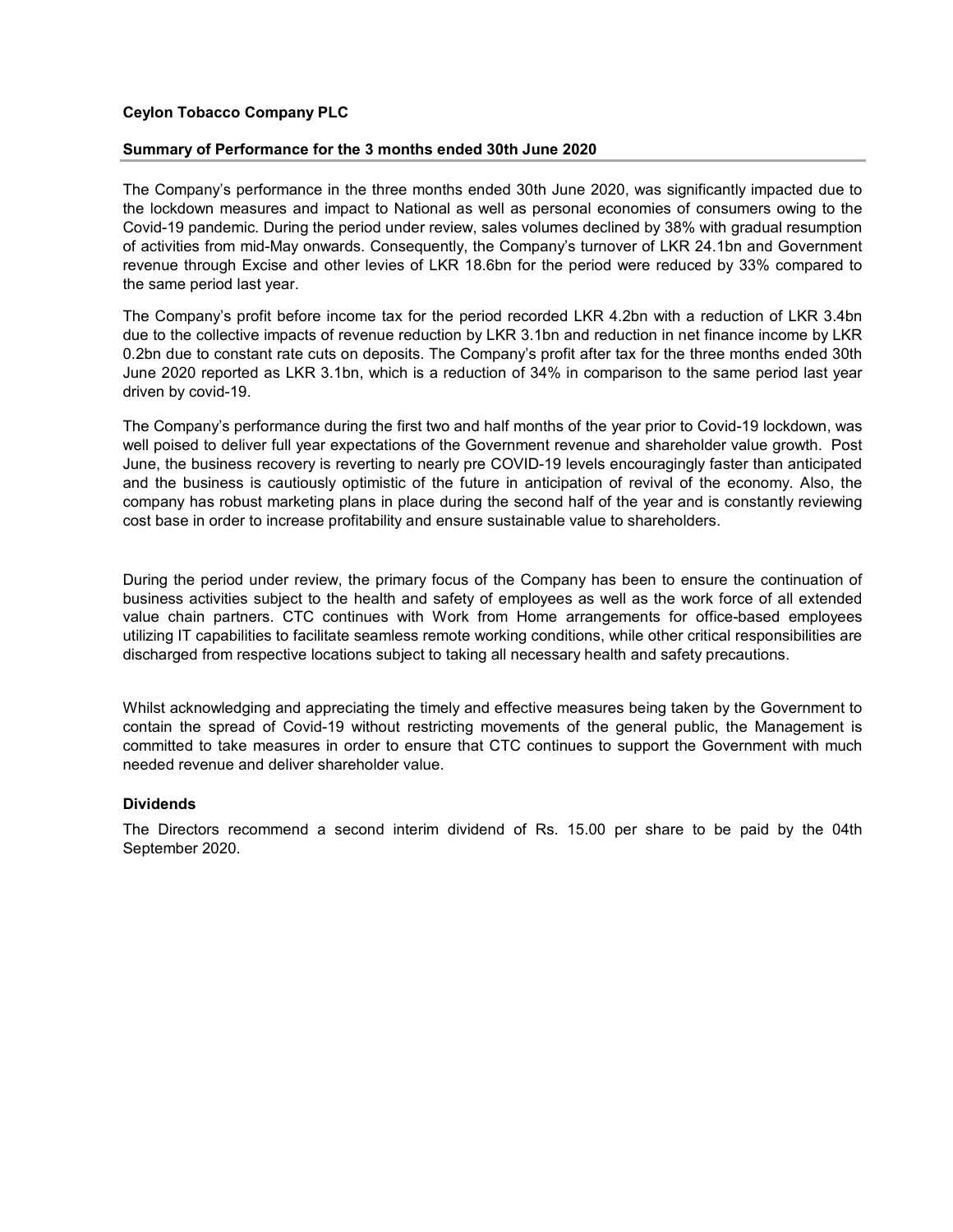Statement of Profit or Loss and Other Comprehensive Income

(all amounts in Sri Lanka Rupees millions)

|                                              | 3 months ended 30 June |                   | 6 months ended 30 June |                   |
|----------------------------------------------|------------------------|-------------------|------------------------|-------------------|
|                                              | 2020                   | 2019              | 2020                   | 2019              |
|                                              | <b>Un-audited</b>      | <b>Un-audited</b> | <b>Un-audited</b>      | <b>Un-audited</b> |
|                                              | 24,176                 | 36,216            | 58,414                 | 70,496            |
| <b>Government Levies</b>                     | (18, 641)              | (27, 630)         | (44, 577)              | (53, 619)         |
|                                              | 5,535                  | 8,586             | 13,837                 | 16,877            |
| Other operating income                       | 22                     | 15                | 23                     | 24                |
| Raw material used                            | (434)                  | (389)             | (1,048)                | (973)             |
| Employee benefit expense                     | (236)                  | (372)             | (546)                  | (605)             |
| Depreciation & amortisation expense          | (86)                   | (70)              | (165)                  | (146)             |
| Other operating expenses                     | (782)                  | (589)             | (1,652)                | (1,635)           |
| Net finance income                           | 177                    | 409               | 439                    | 862               |
| Profit before income tax                     | 4,196                  | 7,590             | 10,888                 | 14,404            |
|                                              | (1,094)                | (2,906)           | (3,856)                | (5,659)           |
|                                              | 3,102                  | 4,684             | 7,032                  | 8,745             |
| <b>Other Comprehensive Income</b>            |                        |                   |                        |                   |
| Re-measurement of defined benefit obligation | (90)                   | (34)              | (70)                   | (45)              |
| Total comprehensive income for the period    | 3,012                  | 4,650             | 6,962                  | 8,700             |
| Earnings Per Share (basic and diluted)       | 16.56                  | 25.00             | 37.54                  | 46.68             |

The Notes form an integral part of these Interim Financial Statements.

Amon Mustafiz

Amun Mustafiz Finance Director Date : 14th August 2020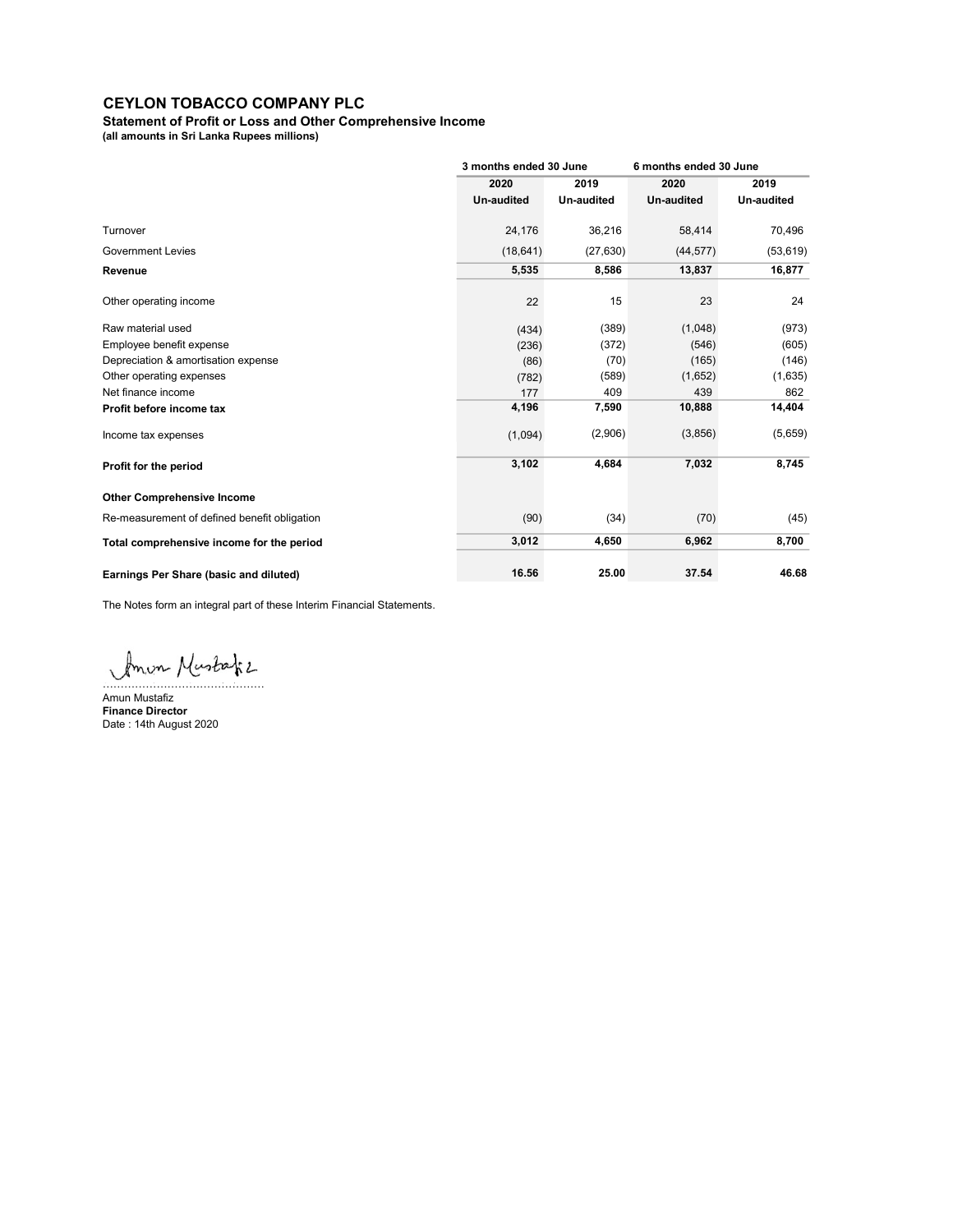Statement of Financial Position

(all amounts in Sri Lanka Rupees millions)

|                                                           | 30-Jun       | 31-Dec         |
|-----------------------------------------------------------|--------------|----------------|
|                                                           | 2020         | 2019           |
| <b>Assets</b>                                             | Un-audited   | <b>Audited</b> |
| <b>Non-current assets</b>                                 |              |                |
| Property, plant and equipment                             | 3,935        | 3,978          |
| Intangible assets                                         | 2            | 3              |
| Employee benefit asset                                    | 118          | 197            |
| Other receivables                                         | 111          | 116            |
| <b>Total non-current assets</b>                           | 4,166        | 4,294          |
| <b>Current assets</b>                                     |              |                |
| Inventories                                               | 3,149        | 2,729          |
| Trade and other receivables                               | 3,969        | 2,799          |
| Cash and cash equivalents                                 | 6,632        | 16,845         |
| Asset held for sale                                       | $\pmb{0}$    | 0              |
| <b>Total current assets</b>                               | 13,750       | 22,374         |
| <b>Total assets</b>                                       | 17,916       | 26,668         |
| <b>Equity and Liabilities</b>                             |              |                |
| Equity                                                    |              |                |
| Stated capital                                            | 1,873        | 1,873          |
| Retained earnings                                         | 3,881        | 2,750          |
| Total equity attributable to equity holders               | 5,754        | 4,623          |
|                                                           |              |                |
| <b>Non-current liabilities</b>                            |              |                |
| Unfunded retirement benefit obligation                    | $\mathbf{0}$ | 0              |
| Deferred tax liabilities                                  | 434          | 597            |
| Lease liabilities<br><b>Total non-current liabilities</b> | 95           | 119            |
|                                                           | 529          | 716            |
| <b>Current liabilities</b>                                |              |                |
| Trade and other payables                                  | 4,707        | 10,681         |
| Lease liabilities                                         | 118          | 100            |
| <b>Current taxation</b>                                   | 4,215        | 6,475          |
| Dividends payable                                         | 2,272        | 3,746          |
| Unclaimed dividends                                       | 321          | 327            |
| <b>Total current liabilities</b>                          | 11,633       | 21,329         |
| <b>Total liabilities</b>                                  | 12,162       | 22,045         |
|                                                           |              |                |
| <b>Total equity and liabilities</b>                       | 17,916       | 26,668         |
| Net Asset Per Share                                       | 30.72        | 24.68          |

The Notes form an integral part of these Interim Financial Statements.

I certify that these financial statements have been prepared in compliance with the requirements of the Companies Act, No. 07 of 2007.

Amon Mustafiz

Amun Mustafiz Finance Director Date : 14th August 2020

The Board of Directors is responsible for the preparation and presentation of these financial statements.

Approved and signed for and on behalf of the Board of Directors:

OCCO

Managing Director and CEO Finance Director Date: 14th August 2020 **Date: 14th August 2020** 

Partie Mustafiz<br>Nedal Salem Amun Mustafiz

Amun Mustafiz<br>Finance Director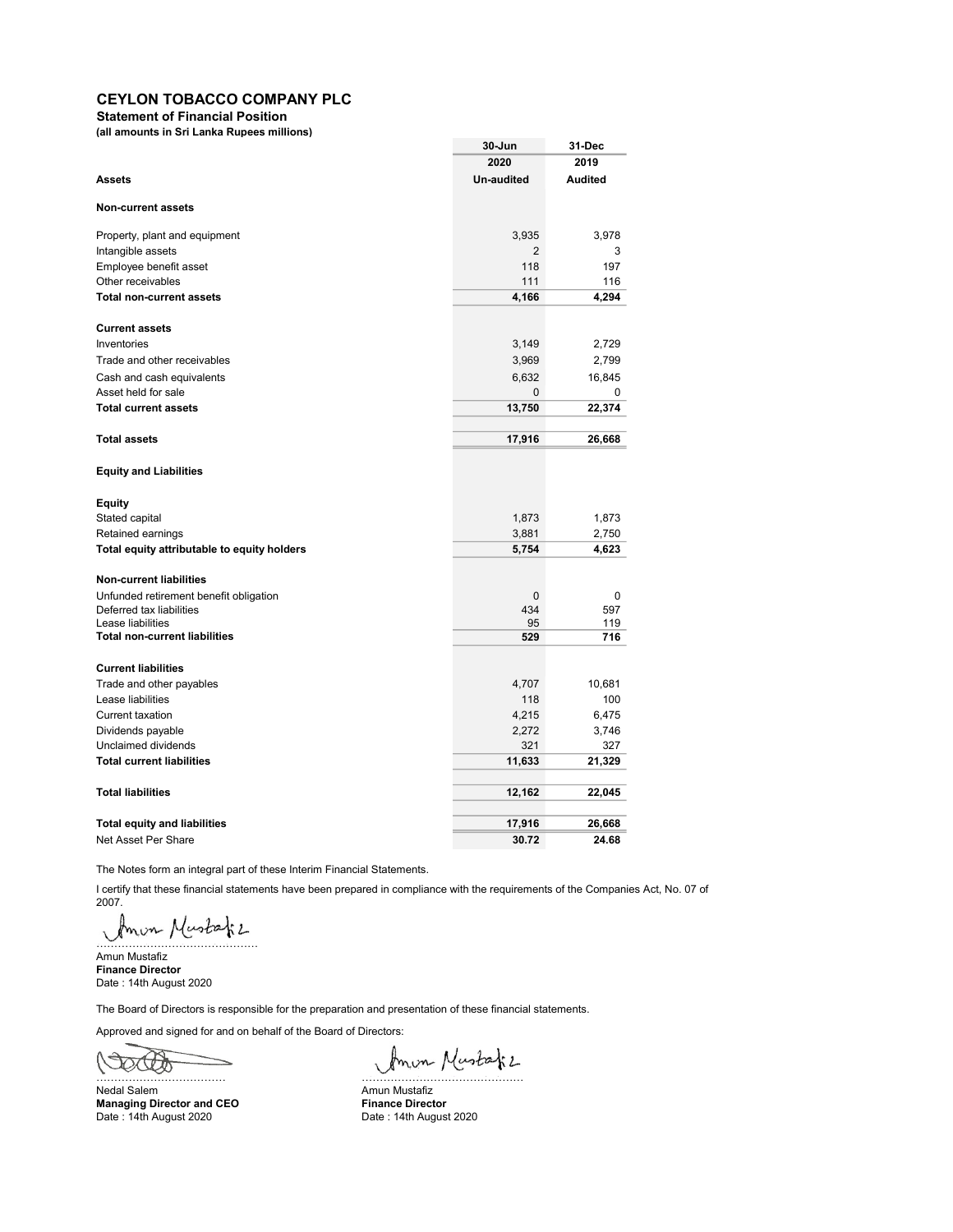# Statement of Cash Flows

(all amounts in Sri Lanka Rupees millions)

|                                                              | 6 months ended 30 June |            |  |
|--------------------------------------------------------------|------------------------|------------|--|
|                                                              | 2020                   | 2019       |  |
|                                                              | <b>Un-audited</b>      | Un-audited |  |
| Cash flows from operating activities                         |                        |            |  |
| Profit before Tax                                            | 10,888                 | 14,404     |  |
| Adjustments for:                                             |                        |            |  |
| Depreciation & amortisation expense                          | 164                    | 140        |  |
| Interest expense                                             | 13                     | 18         |  |
| Interest income                                              | (452)                  | (880)      |  |
| Write off of property, plant & equipment                     |                        | 6          |  |
| Net interest on retirement benefit obligations               | 9                      | (3)        |  |
| Provision for obsolete inventories and doubtful Debts        | 61                     | 43         |  |
| Operating profit before working capital changes              | 10,683                 | 13,728     |  |
| Changes in working capital                                   |                        |            |  |
| Inventories                                                  | (418)                  | 160        |  |
| Trade & other receivables                                    | (1,226)                | 174        |  |
| Trade & other payables                                       | (5, 974)               | (807)      |  |
| Cash generated from operations                               | 3,065                  | 13,255     |  |
| Interest received                                            | 452                    | 880        |  |
| Interest paid                                                | (13)                   | (18)       |  |
| Income tax paid                                              | (6, 278)               | (4,976)    |  |
| Net cash generated from operating activities                 | (2,774)                | 9,141      |  |
| Cash flows from investing activities                         |                        |            |  |
| Purchase and construction of property, plant & equipment     | (71)                   | (584)      |  |
| Net cash used in investing activities                        | (71)                   | (584)      |  |
|                                                              |                        |            |  |
| Cash flows from financing activities                         |                        |            |  |
| Dividends paid                                               | (7,306)                | (9, 352)   |  |
| Unclaimed dividends paid                                     | (6)                    | (2)        |  |
| Payment of finance lease liabilities                         | (56)                   | (46)       |  |
| Net cash outflow from financing activities                   | (7, 368)               | (9,400)    |  |
| Net (decrease)/ increase in cash & cash equivalents          | (10, 213)              | (843)      |  |
| Cash & cash equivalents at the beginning of year             | 16,845                 | 20,153     |  |
| (Decrease)/ Increase in cash                                 | (10, 213)              | (843)      |  |
| Cash & cash equivalents at the end of the period             | 6,632                  | 19,310     |  |
|                                                              |                        |            |  |
| Analysis of cash & cash equivalents at the end of the period |                        |            |  |
| Cash in hand & bank balances                                 | 3,632                  | 9,310      |  |
| Short term investments                                       | 3,000                  | 10,000     |  |
| Total cash & cash equivalents                                | 6,632                  | 19,310     |  |
|                                                              |                        |            |  |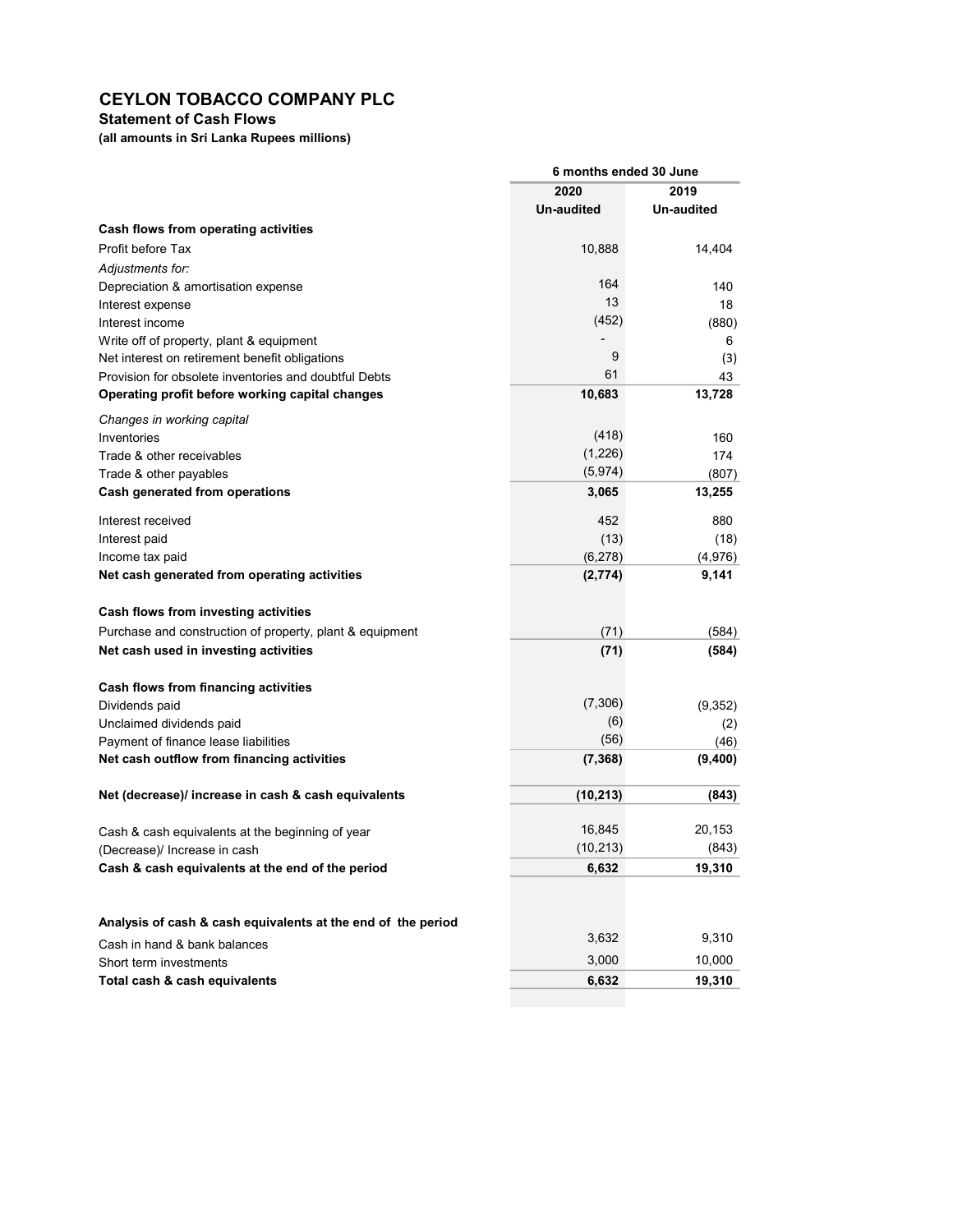## CEYLON TOBACCO COMPANY PLC Statement of Changes in Equity (all amounts in Sri Lanka Rupees millions)

|                                                                 | <b>Stated</b>  | <b>Retained</b> | <b>Total</b> |
|-----------------------------------------------------------------|----------------|-----------------|--------------|
|                                                                 | capital        | earnings        |              |
| Balance at 1 January 2019                                       | 1,873          | 3,486           | 5,359        |
| Profit for the period                                           |                | 8,745           | 8,745        |
| Other comprehensive income                                      |                | (45)            | (45)         |
| Total comprehensive income for the period                       |                | 8,700           | 8,700        |
| Transactions with owners of the Company, recognised directly in |                |                 |              |
| equity                                                          |                |                 |              |
| Write back of unclaimed dividends                               |                |                 |              |
| <b>Dividends</b>                                                |                | (6, 513)        | (6, 513)     |
| <b>Total transactions with shareholders</b>                     |                | (6, 513)        | (6, 513)     |
|                                                                 |                |                 |              |
| Balance at 30 June 2019 (Unaudited)                             | 1.873          | 5,673           | 7,546        |
| Profit for the period                                           |                | 8,514           | 8,514        |
| Other comprehensive income                                      |                | (40)            | (40)         |
| Total comprehensive income for the period                       |                | 8,474           | 8,474        |
| Transactions with owners of the Company, recognised directly in |                |                 |              |
| equity                                                          |                |                 |              |
| Write back of unclaimed dividends                               |                | 30              | 30           |
| <b>Dividends</b>                                                |                | (11, 427)       | (11, 427)    |
| <b>Total transactions with shareholders</b>                     |                | (11, 397)       | (11, 397)    |
| Balance at 31 December 2019 (Audited)                           | 1,873          | 2,750           | 4,623        |
|                                                                 |                |                 |              |
| Balance at 1 January 2020                                       | 1,873          | 2,750           | 4,623        |
|                                                                 |                |                 |              |
| Profit for the period                                           |                | 7,032           | 7,032        |
| Other comprehensive income                                      |                | (70)            | (70)         |
| Total comprehensive income for the period                       |                | 6,962           | 6,962        |
| Transactions with owners of the Company, recognised directly in |                |                 |              |
| equity                                                          |                |                 |              |
| Write back of unclaimed dividends                               |                |                 |              |
| <b>Dividends</b>                                                | $\blacksquare$ | (5,831)         | (5,831)      |
| <b>Total transactions with shareholders</b>                     |                | (5,831)         | (5,831)      |
|                                                                 |                |                 |              |
| Balance at 30 June 2020 (Unaudited)                             | 1,873          | 3,881           | 5,754        |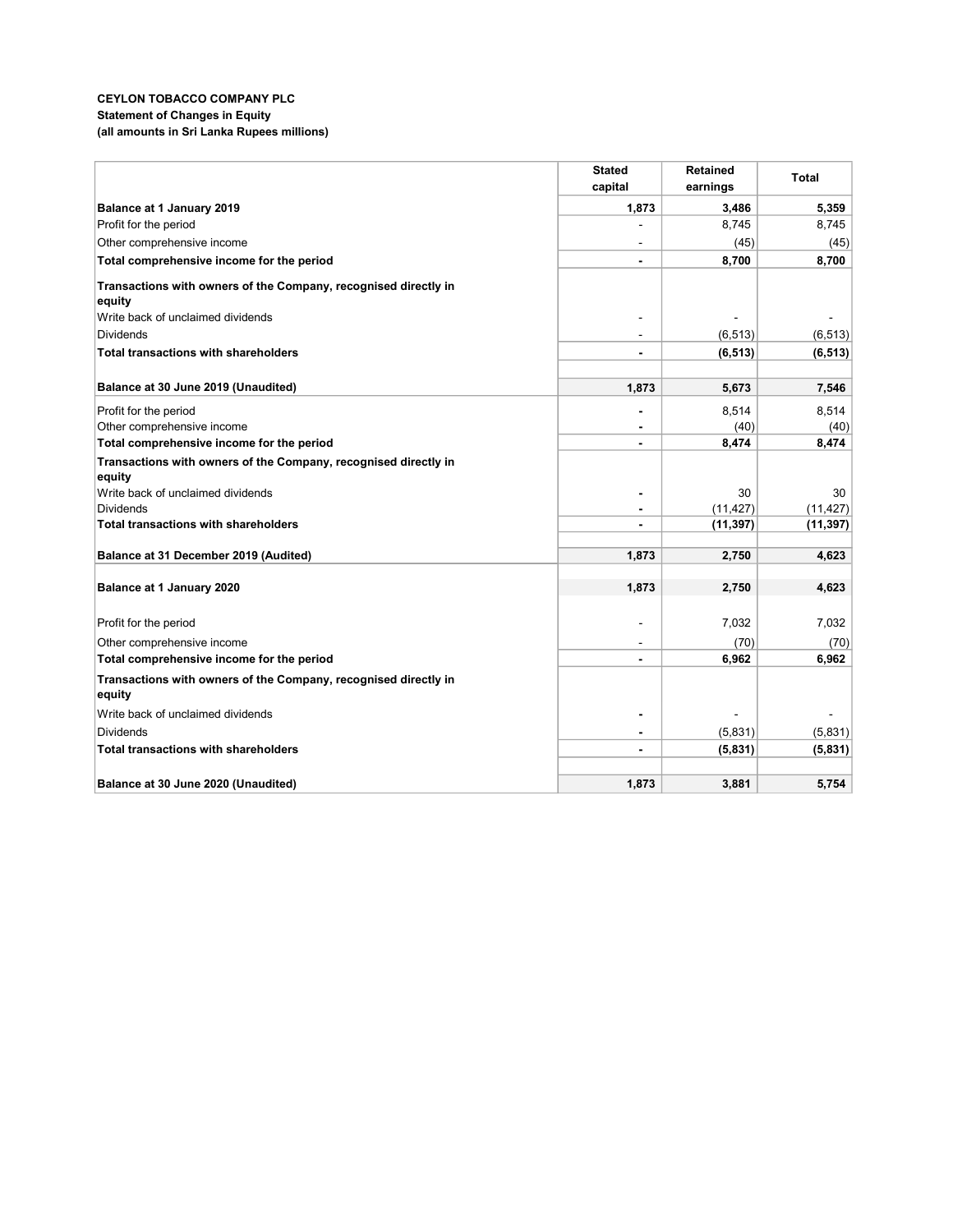#### Notes to the interim financial statements

#### 1 General information

Ceylon Tobacco Company PLC is a public limited liability Company domiciled in Sri Lanka. The principal operations of the Company are manufacturing, marketing and selling cigarettes. The registered office of business is 178, Srimath Ramanathan Mawatha, Colombo 15. The ultimate holding company of Ceylon Tobacco Company PLC is British American Tobacco PLC through British American Tobacco International Holdings BV.

#### 2 Basis of preparation

The condensed interim financial statements of Ceylon Tobacco Company PLC are for the six months ended 30 June 2020. They have been prepared in accordance with LKAS 34 - Interim Financial Reporting. These interim financial statements have been prepared in accordance with the SLFRS standards and IFRIC interpretations issued and effective as at the time of preparing these statements. The condensed interim financial statements do not include all of the information required for full annual financial statements and have not been audited.

#### 3 Summary of significant accounting policies

The accounting policies adopted are consistent with those of the previous financial year. Further, new accounting standard SLFRS 16 - Leases has been adopted in the financial statements effective from 1 January 2019.

#### 4 Comparatives

Comparatives are provided for the same period last year and for the statement of financial position at the date 31 December 2019. Where necessary comparative figures have been reclassified to conform with the current year's presentation.

#### 5 Contingent Liabilities

There have been no material changes to the contingent assets or contingent liabilities since the last annual reporting period.

#### 6 Events Occurring after the reporting period

There were no material events that occurred after the reporting date that require adjustments or disclosure to the Financial Statements except the impact from COVID-19 pandemic. The Company has made a disclosure to the Colombo Stock Exchange (CSE) setting out the impact of the pandemic on 22 April 2020.

#### 7 Market Price Per share

| For the 6 months ending 30 June, | 2020     | 2019     |
|----------------------------------|----------|----------|
|                                  | Rs       | Rs       |
| Highest                          | 1.160.00 | 1.339.00 |
| Lowest                           | 875.00   | 1.250.00 |
| Last Traded                      | 950.70   | 1.280.00 |